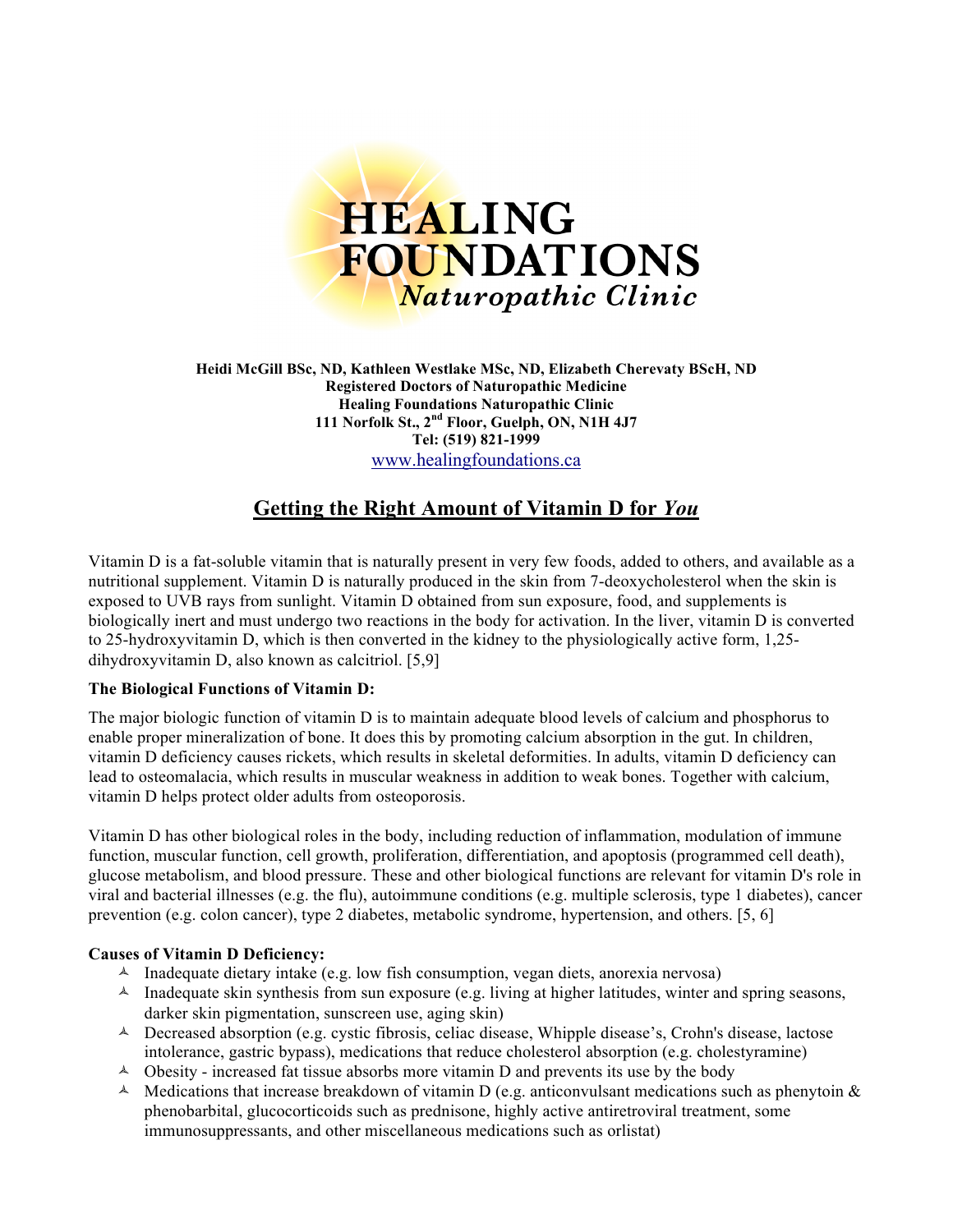- $\triangle$  Breastfeeding
- $\triangle$  Decreased synthesis of 25-hydroxyvitamin D (e.g. liver disease)
- $\triangle$  Decreased synthesis of 1,25-dihydroxyvitamin D (e.g. chronic renal disease/failure) [6, 8, 9]

#### **Populations Who May Be At Higher Risk of Vitamin D Deficiency:**

- $\triangle$  Pregnant or breastfeeding women
- $\triangle$  Exclusively breast fed infants
- $\triangle$  Children and adolescents
- $\triangle$  The elderly
- $\triangle$  The critically ill
- $\triangle$  Hospitalized, institutionalized, or long-term care patients [8]

## **Health Conditions Associated With Vitamin D Deficiency or Insufficiency:**

- **Musculoskeletal Conditions:** rickets, osteomalacia, low bone mineral density, osteoporosis, fractures, oral bone loss, cartilage loss, knee osteoarthritis, spinal cord injury, low parathyroid hormone (PTH) levels, secondary hyperparathyroidism, pain
- **Autoimmune Conditions:** multiple sclerosis (MS), relapse rate in pediatric-onset multiple sclerosis, type 1 diabetes, rheumatoid arthritis, lupus, sarcoidosis, scleroderma, hypothyroidism (Hashimoto's) [10]
- **Cancer:** colorectal, breast, cervical, prostate, endometrial, esophageal, kidney, ovarian, uterine, pancreatic, and upper gastrointestinal tract cancers, as well as Hodgkin's and non-Hodgkin's lymphoma (note however that some studies have found no association or increased risk between the vitamin D levels and certain cancers, such as kidney, prostate, lip, and salivary gland)
- **Mental & Developmental Disorders:** learning disabilities, cognitive impairment, autism, dementia, mood disorders, psychiatric illness (e.g., schizophrenia)
- **Immune/Infectious Conditions:** asthma, tuberculosis, middle ear infections, periodontal disease
- **Metabolic Disorders:** obesity, type 2 diabetes, metabolic syndrome
- **Cardiovascular Disease:** high blood pressure, cardiovascular disease, stroke, heart failure
- **Other:** increased all-cause mortality, sickle cell disease, chronic obstructive pulmonary disease (COPD) [6, 8], myositis-myalgia (an adverse side effect of cholesterol-lowering statin medications) [2]

#### **Recommendations for Vitamin D Dietary Intake:**

Health Canada's [3] current daily Recommended Dietary Allowances for vitamin D are:

| <u>Age group</u>                         | <b>Recommended Dietary Allowance (RDA)</b> | <b>Tolerable Upper Intake Level (UL)</b> |
|------------------------------------------|--------------------------------------------|------------------------------------------|
| Infants 0-6 months                       | 400 IU $(10 \text{ mcg})^*$                | 1000 IU (25 mcg)                         |
| Infants 7-12 months                      | 400 IU (10 mcg)*                           | 1500 IU (38 mcg)                         |
| Children 1-3 years                       | 600 IU (15 mcg)                            | 2500 IU (63 mcg)                         |
| <b>Children 4-8 years</b>                | 600 IU (15 mcg)                            | 3000 IU (75 mcg)                         |
| <b>Children and Adults</b><br>9-70 years | 600 IU (15 mcg)                            | 4000 IU (100 mcg)                        |
| Adults $> 70$ years                      | 800 IU (20 mcg)                            | 4000 IU (100 mcg)                        |
| Pregnancy &<br>Lactation                 | 600 IU (15 mcg)                            | 4000 IU (100 mcg)                        |

\**Adequate Intake rather than Recommended Dietary Allowance. The AI is expected to meet or exceed the needs of most individuals in a specific life-stage and gender group.*

The **RDA** is the average daily dietary intake level that is sufficient to meet the nutrient requirement of nearly all (97 to 98 percent) healthy individuals in a particular life-stage and gender group. The RDA for vitamin D is the average daily dietary intake level that is sufficient to meet the nutrient requirements for bone health. **If you are not optimally healthy or are concerned about aspects of your health beyond bone health, the RDA will likely not meet your needs.**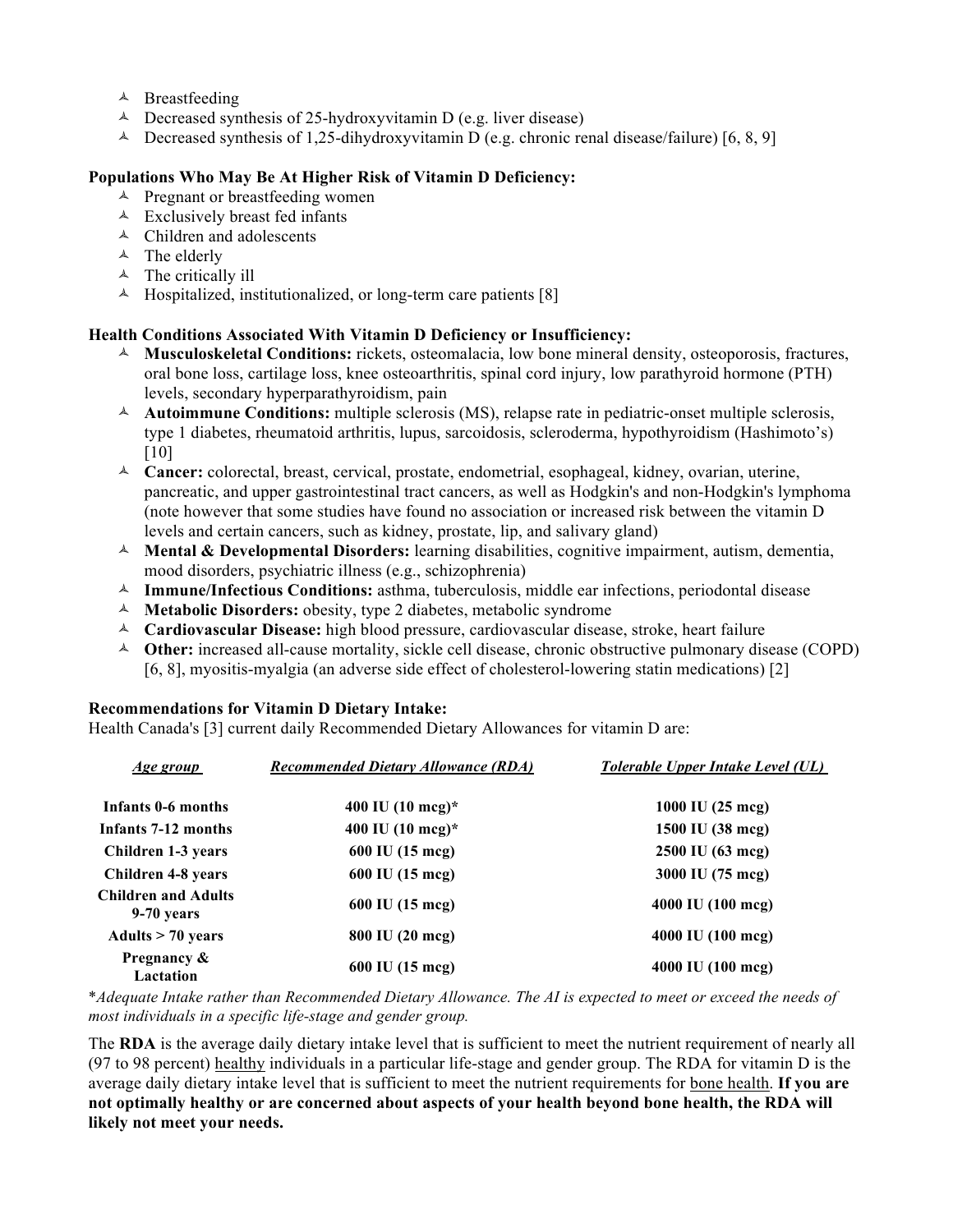The **UL** is the highest average daily nutrient intake level likely to pose no risk of adverse health effects to almost all individuals in a given life-stage and gender group. Based on these recommendations the highest safe daily intake of vitamin D for adults is 4000 IU [3]. However, **a review of the evidence found that only daily intakes greater than 10,000 IU of vitamin D are implicated with adverse health effects.** [11]

#### *Dietary Sources:*

Vitamin D is naturally present in very few foods – those the highest in vitamin D include fatty fish (e.g. salmon, mackerel), cod liver oil and egg yolks. Because of this, vitamin D is added to various foods such as yogurt, cow's milk, soy/rice/almond milks\*, orange juice and cereals. Please use the information below to try and estimate your average dietary intake. Unless you love fish you'll find it difficult to get all the vitamin D you need from food; however, it is worthwhile including these foods in your diet (unless you have a sensitivity or intolerance to these foods or choose to avoid them for other health or personal reasons).

\*Note that non-dairy milks may be fortified with the plant-derived vitamin D2, or ergocalciferol, which does not effectively increase vitamin D levels in humans and is not considered an effective source of vitamin D. [1,4]

| <b>Food Source</b>                                                                                                                           | Vitamin D per serving (IU) |
|----------------------------------------------------------------------------------------------------------------------------------------------|----------------------------|
| Cod liver oil, 1 tablespoon                                                                                                                  | 1360                       |
| Trout (rainbow), cooked, 3 ounces                                                                                                            | 645                        |
| Salmon (chinook/sockeye), cooked, 3 ounces                                                                                                   | 583/447                    |
| Swordfish, cooked, 3 ounces                                                                                                                  | 566                        |
| Salmon, pink, canned, solids with bone & ligament, 3 ounces                                                                                  | 465                        |
| Mackerel, cooked, 3 ounces                                                                                                                   | 388                        |
| Halibut (Atlantic or Pacific), cooked, 3 ounces                                                                                              | 196                        |
| Flatfish (flounder & sole), cooked, 3 ounces                                                                                                 | 177                        |
| Sardines, canned in oil, drained, 3 ounces                                                                                                   | 164                        |
| Rockfish, cooked, 3 ounces                                                                                                                   | 156                        |
| Tuna fish, canned in water, drained, 3 ounces                                                                                                | 154                        |
| Orange juice fortified with vitamin D, 1 cup (check product labels, as amount of<br>added vitamin D varies)                                  | 137                        |
| Milk, nonfat, reduced fat, and whole, vitamin D-fortified, 1 cup                                                                             | 115-124                    |
| Rice milk, unsweetened, vitamin D fortified, $\sim$ lcup                                                                                     | 101                        |
| Yogurt, fortified with 20% of the daily value (DV) for vitamin $D$ , ~175ml (more<br>heavily fortified yogurts provide more of the DV)       | 88                         |
| Liver, beef, cooked, 3.5 ounces                                                                                                              | 49                         |
| Pork, fresh, loin, cooked, 3 ounces                                                                                                          | 43                         |
| Mushrooms, shiitake, cooked, 1 cup                                                                                                           | 41                         |
| Egg, 1 large (vitamin D is found in yolk)                                                                                                    | 41                         |
| Ready-to-eat cereal, fortified with 10% of the DV for vitamin D, 0.75–1 cup (more<br>heavily fortified cereals might provide more of the DV) | 40                         |
| Cheese, Swiss, 1 ounce                                                                                                                       | 6                          |

#### *Sun Exposure:*

Another way to get your vitamin D is through exposure to the sun. Note that the recommended RDAs are based on the assumption of minimal sunlight exposure. As sunscreens effectively block UVB rays, the use of sunscreens prevents vitamin D production in the body. There is controversy in the scientific community as to the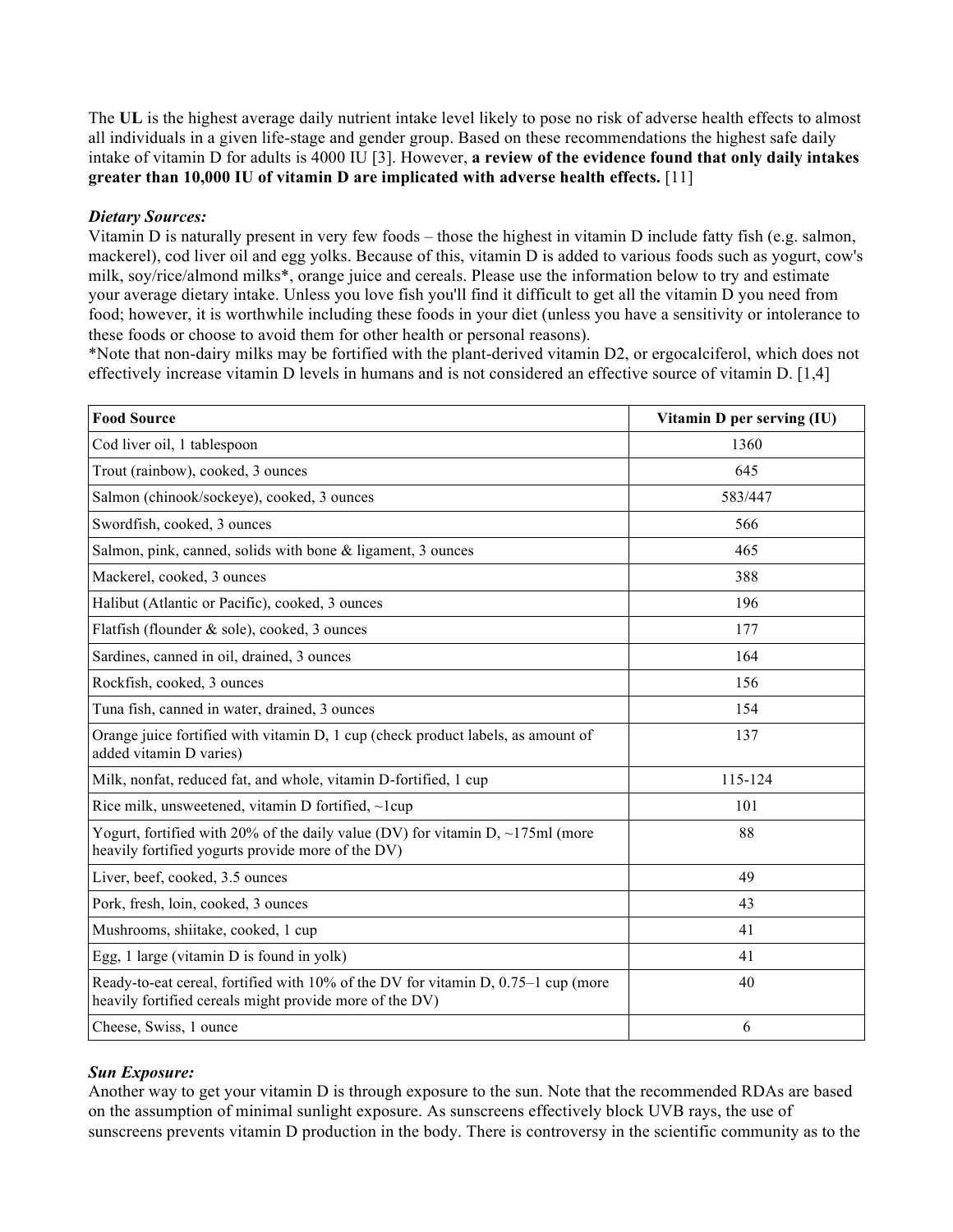appropriate recommendations for sunlight exposure, since sunlight allows for vitamin D production, which is protective against internal cancers, while sun exposure is also a risk factor for melanoma (skin cancer).[7] The generally-recommended 10-20 minutes of daily sun exposure to the face, arms and legs, even without sunscreen, may be inadequate to allow for sufficient natural vitamin D production to prevent various diseases. Some interesting long-term melanoma (skin cancer) and internal cancer data have suggested that the benefits of adequate sun exposure (and the associated healthy vitamin D status) may outweigh the risk of skin cancer from sun exposure.[7] Nevertheless, excessive sun exposure is not recommended and regardless of your sun exposure choices, having your vitamin D level tested and taking a vitamin D supplement as needed to maintain a healthy blood level of vitamin D is a proactive approach to many aspects of your health.

## *Supplementation:*

A variety of vitamin D supplements are available, including capsules and liquids (drops). Vitamin D3 is the only effective form of vitamin D supplements; vitamin D2 (from plant sources) does not provide the same physiological vitamin D activity.[4] Vitamin D3 is fat-soluble, meaning it is best absorbed taken with a meal or snack containing fat or oil. Typical dosage units are between 400 IU and 1000 IU vitamin D3 per capsule or per *drop* (not dropper-full) of a liquid supplement. Vitamin D3 is also a natural ingredient of cod liver oil; check the label to determine the quantity of vitamin D3 per dose (e.g. 1 tsp) of cod liver oil.

## **Testing Your Vitamin D Status:**

Serum 25-hydroxyvitamin D, or "25(OH)D", is the accepted test for assessing vitamin D status.[11] Your Naturopathic Doctor (ND) can order this blood test for you. (Note that as of December 2010, vitamin D testing is no longer covered by OHIP for the general population).[12] The serum 25(OH)D test reflects the vitamin D in your body that is produced through sun exposure and absorbed from foods and supplements. It is helpful to test your vitamin D status from time to time to determine whether and how much supplemental vitamin D you may need to take to prevent or treat known vitamin D deficiency-associated health conditions.

Your ND will discuss the results of your vitamin D serum test with you and, if needed, will recommend ways that you can optimize your vitamin D status as an important overall determinant of your health.

#### **References:**

1. Armas L, Hollis B, Healey R. Vitamin  $D_2$  Is Much Less Effective than Vitamin  $D_3$  in Humans. Endocrine Care 2004;89(11):5387.

2. Glueck CJ, Budhani SB, Masineni SS, et al. Vitamin D deficiency, myositis-myalgia, and reversible statin intolerance. Curr Med Res Opin. 2011 Sep;27(9):1683-90.

3. Health Canada. Vitamin D & Calcium: Updated Dietary Reference Intakes. Internet: http://www.hcsc.gc.ca/fn-an/nutrition/vitamin/vita-d-eng.php. Dec 13 2010 [accessed Sept 9 2011]

4. Houghton LA, Vieth R. The case against ergocalciferol (vitamin  $D_2$ ) as a vitamin supplement. Am J Clin Nutr 2006;84(4):694-697.

5. Holick MF. Vitamin D. In: Shils ME, Shike M, Ross AC, Caballero B, Cousins RJ, eds. Modern Nutrition in Health and Disease, 10th ed. Philadelphia: Lippincott Williams & Wilkins, 2006.

6. Kulie T, Groff A, Redmer J, Hounshell J, Schrager S. Vitamin D: An Evidence-Based Review. *J Am Board Fam Med* 2009;22(6):698-706.

7. Moan J, Porojnicu A, Dahlback A, et al. Addressing the health benefits and risks, involving vitamin D or skin cancer, of increased sun exposure. PNAS 2008;105(2):668-673. Accessed electronically at: http://www.pnas.org/content/105/2/668.full